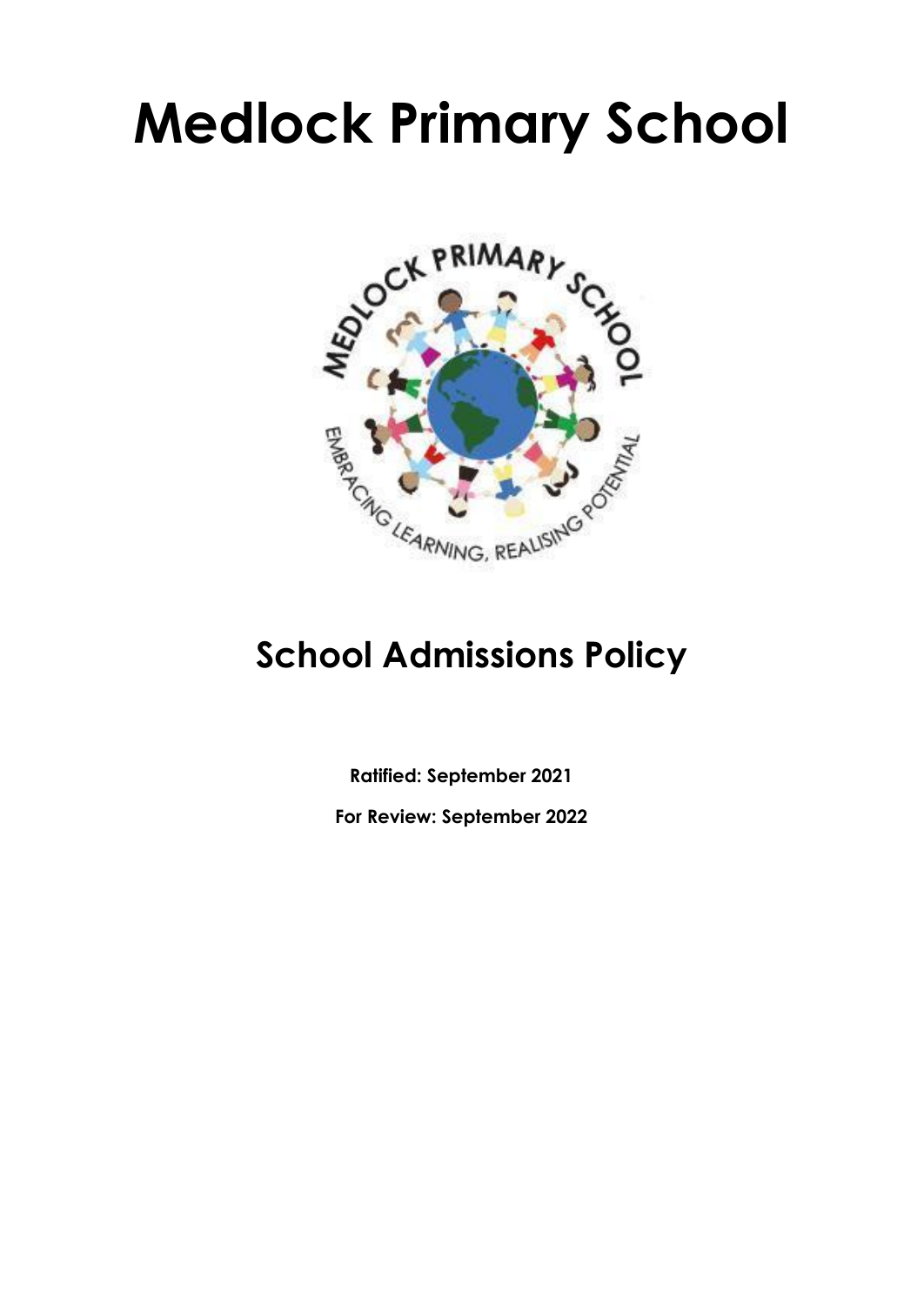# **1 Introduction**

**1.1** The governing body of Medlock Primary School applies the regulations on admissions fairly and equally to all those who wish to attend this school. The School Standards and Framework Act 1998 introduced a new framework for school admissions as of September 2000. This policy conforms to the regulations that are set out in that Act and also further explained in the statutory 'School Admissions Code of Practice' and the statutory 'Appeals Code of Practice'.

## **2 Aims and objectives**

- **2.1** We are an inclusive school that welcomes children from all backgrounds and abilities.
- **2.2** All applications will be treated on merit and in a sensitive manner.
- **2.3** The only restriction we place on entry is that of number. If the number of children applying for entry exceeds the places available, we enforce the procedure set out below in order to determine whether a child is accepted or not.
	- Children who are in Local Authority Care;
	- Children for whom this school is more suitable because of the nature of their special need;
	- Children who already have a brother or sister at Medlock Primary;
	- Proximity of the child's home address to this school.

It is our wish to allow parents the right to have a place at the school of their choice. However, this is not always possible due to the excess demand on the school places available.

- **2.4** Children's academic ability plays no part in the admissions policy of this school.
- **2.5** Where a child has an EHCP, it may be that the child's needs necessitate specialist staff, specialist equipment and / or adaptations to the building. In such instances it is likely that a delay would be required before a place was formally offered in order to get the necessary adaptations in place. In extreme circumstances, if the specific needs of a child would require a significant financial commitment from the school that the school is not in a position to commit, the decision may be made that the school would be unable to accept a pupil as it would be to the detriment of pupils already on roll.

#### **3 How parents can apply for their child to be admitted to our school**

**3.1** As our school is a community school, the school determines the admission arrangements for **Nursery** places in agreement with the LA. The LA is therefore the 'Admissions Authority' for our school. Parents who wish their child to have a place at our Nursery must complete an admissions form, available from the school office or website (www.medlockprimary@manchester.sch.uk). The main intake to Nursery is in